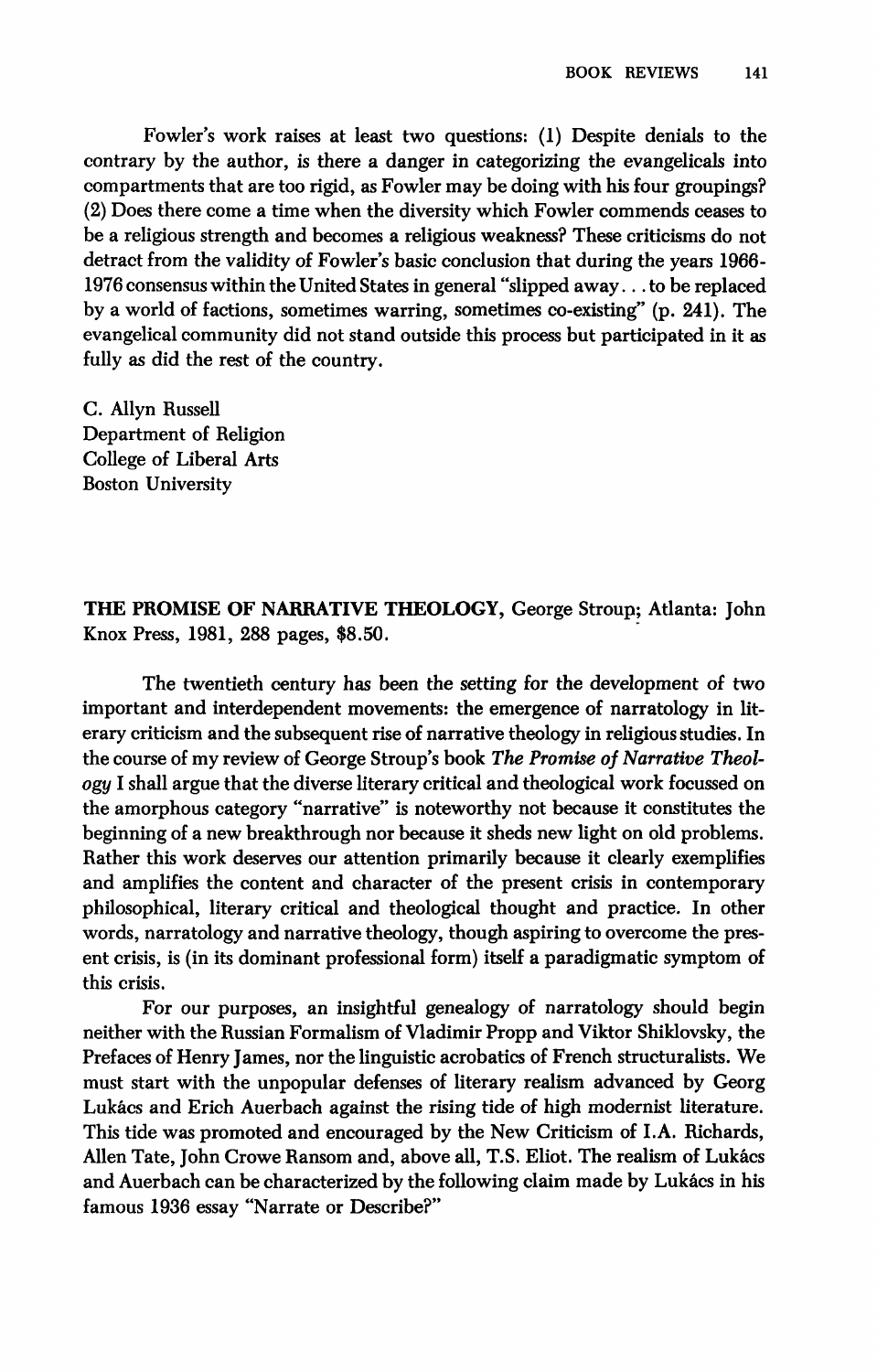**Only through deeds do people become interesting to one another. Only through deeds do they become worthy of poetic portrayal. The basic features of the human character can be revealed only through deeds and actions in human practice.** *(Marxism and Human Liberation,* **p. 119)** 

Similarly, both supported Auerbach's depiction of literary realism in his powerful **chapter on Stendhal, Ralzac and Flaubert in his magisterial work,** *Mimesis:* 

**The serious treatment of everyday reality, the rise of more extensive and socially inferior human groups to the position of subject-matter for problematic-existential representation, on the one hand; on the other, the embedding of random persons and events in the general course of contemporary history, the fluid historical background. . . . (p. 491)** 

**Lukács and Auerbach are appropriate starting points for our inquiry because they defend precisely what the category of "narrative" connotes in Anglo-American narratology and narrative theology: the primacy of intentional human agency (be it radical choice for Kierkegaardians, nuanced confession for Rarthians or praxis for Marxists and liberation theologians), the centrality of community, and the quest for historical and personal intelligibility. Yet, like Lukács and Auerback in decades past, contemporary Anglo-American narratologists and narrative theologians are put on the defensive in our culture owing to persistent assaults on those three central theses by modernist and postmodern literature, theory and ethics.** 

**Strategies of play, silence and performance, as developed within contemporary literature, call into question intentional human agency, the possibility of nourishing human relationships and the value of historical and personal continuity. In philosophy and literary criticism, epistemological holism, linguistic contextualism and textual idealism—all formidable attacks on the referential power of language—transform quests for intelligibility into either local linguistic affairs or elusive rhetorical operations. In fact, for Jacques Derrida, the late Paul de Man and other deconstructionists, narratives are the opium of the people. They are rhetorical operations of conventional codes which not only sustain illusory sequences of linguistic constructs (such as selves or agents) and rhetorical effects (such as actions and events) but also conceal the linguistic play of differences that make possible these illusory sequences, agents and events.** 

**In regard to ethics, the breakdown of political liberalism has made suspect its two major pillars: utilitarianism and Kantianism. As Alasdair Maclntyre has persuasively argued in his provocative book** *After Virtue,* **the secular pleasurecentered teleology of utilitarianism and the universal categorical status of Kantiansupported norms have been unmasked by Marx, Nietzsche and Freud. The fiction of utility which regulates our bureaucracies and the fiction of rights which guides out political behavior have been disclosed as disguised wills to power.**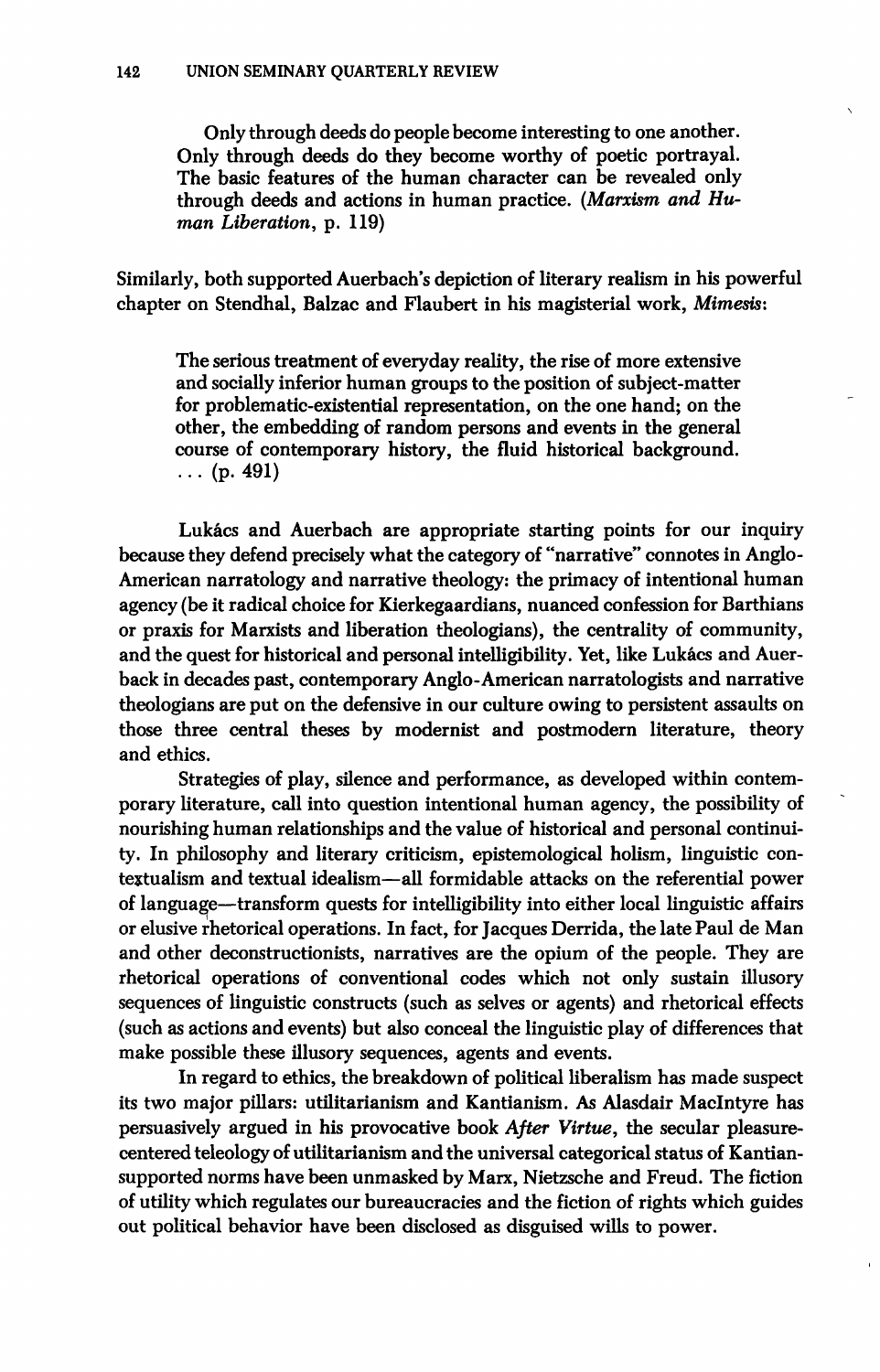In light of this crude and sketchy picture of the modernist and postmodern malaise, the emergence of narratology and narrative theology is to be understood as a barricade against the onslaught of critical attacks on human agency, history, meaning, intelligibility, community, virtue, character and, most importantly, narrative. In this sense, narratology and narrative theology are first and foremost nostalgic attempts to revive lost traditions (Aristotelian, Christian, *Gemeinschaften)* and recover waning values. Such attempts are similar to the sophisticated nostalgic anti-modernist responses in the later W.H. Auden (of *About the House*  and *City Without Walls),* Hannah Arendt's longing for classical public intercourse in *The Human Condition,* Heidegger's obsession for Pre-Socratic conceptions of Being and the later Lionel Trilling's veneration of the small-scale intimacy of Jane Austen's world.

If my sketch is plausible, then it should appear as no accident that narratology and narrative theology arise in staunchly anti-modernist camps: that of humanists marginalized by a scientific, technocentric culture, of religious humanists even more marginalized by a post-Christian academy as well as alienated from middlebrow religious constituencies, and of intellectuals of the downtrodden on the edges of modernity. To put it crudely, the emergence of narratology and narrative theology is symptomatic of contemporary humanist, religious and/or political resistance to the processes that have resulted in the fragmented communities, lives and discourses—the ruins of the West—that we inhabit: the Weberian processes of rationalization (e.g., bureaucratization, impersonalization) and the Marxian processes of commodification (e.g., dehumanization, thingification).

Yet each form of resistance bears the mark of the context from which its specific version of narratology and narrative theology arises. Humanist narratology and narrative theology arises. Humanist narratology (over which hovers the ghost of Auerbach) is pre-eminently Kantian in its major structuralist and Anglo-American forms; this Kantian foundation is evidenced by its search for the fundamental nature of necessary and sufficient conditions for narrative. Religious narratology (or narrative theology) is primarily Barthian with Wittgensteinian and metaphysical realist poles; it attempts to defend the rendering of the revealed Word of God, i.e., Jesus Christ, in the biblical narratives of the Christian tradition. Narratives of the downtrodden (over which overs the ghost of Lukács) are basically Marxist, although they may have feminist and racial additions in modern contexts and some religious manifestations in Third World contexts. The Marxian influence is easily recognizable in their concern to organize and mobilize newly industrialized peoples against prevailing structures of domination.

George Stroup's *The Promise of Narrative Theology* is an exemplary text of the second sort, of narrative theology with a Barthian slant. What is distinctive about this text is not its smooth hypnotic prose which is palpable to a general readership nor its Barthian reformulations in a narrative mode. Rather its distinctiveness lies in its professed provincialism, in both its content and scope. It not only speaks to church people; it also speaks exclusively about the church and its practices. Its central problematic is the crisis in Christian identity.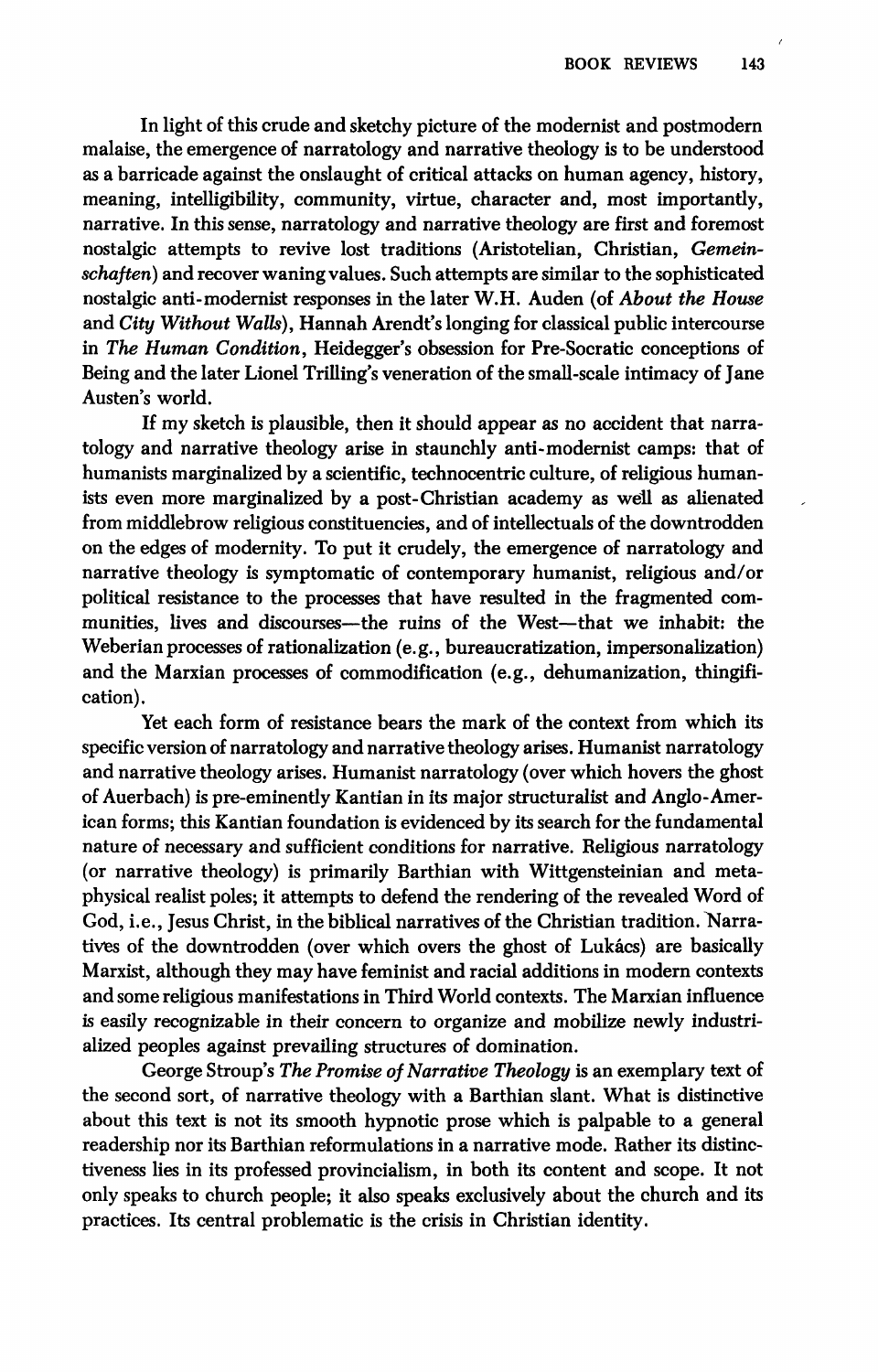**The crucial theological issue of our day is. .. whether the Church can rediscover the sense in which it stands in and lives out of a tradition, reinterpret that tradition so that it is intelligible in the contemporary world, and offer a clear description of Christian faith which makes it relevant to the urgent questions and issues of modern society, (p. 24)** 

**As a Christian and one who takes the life of the church seriously, I view this project as notable and desirable. It has been the task of Christian theology since the advent of modernity. Surely, Schleiermacher, Ritschi, Harnack, Barth, Brunner and Tillich would assent to such a task. Yet Stroup's prejudices, prejudgments and presuppositions become apparent in his characterization of the four central symptoms of this crisis in Christian identity: the silence of Scripture in the life of the church, the church's loss of its theological tradition, the absence of theological reflection at all levels of the church's life and the inability of many Christians to make sense out of their personal identity by means of Christian faith. Even if these symptoms are widespread in most middle class and ruling class American churches, this conception of the present theological crisis leads one to suspect that it may be self-serving. This suspicion grows from the fact that this conception constitutes a central portion of the Barthian problematic, with glib liberal moralism and captivity to modernity as its major culprits, and is confirmed when a few pages later we read,** 

**The attack on neo-orthodox interpretations of revelation reflect at the level of the Church's intellectual life the crisis in identity which Christians were experiencing at the more primordial level of lived experience, (p. 40)** 

**My point here is not to diminish the monumental theological achievement of Barth nor to downplay Stroup's ingenious recasting of Barthian insights and doctrine in narrative terms. Rather I want to accent the degree to which the attempt to understand our present postmodern crisis as roughly the same as Barth's problematic is itself indicative of a much deeper and more profound crisis of Christian identity in religious narratologies of the second sort. In agreement with Stroup I should also add that Ebeling's naturalization of revelation in human words or Pannenberg's warmed-over Hegelian notions of universal history do not suffice in such matters.** 

**Although the external manifestations of many characteristics of postmodern industrial societies may appear to resemble similar phenomena in times past, these characteristics, e.g., the biblical illiteracy, historical amnesia, ecclesiastical obsession with finance and public image and the congestion of narratives in the marketplace of identity-formation, have different roots roles and functions than their**  predecessors. As Guy Debord has argued in his influential *Society of the Spectacle* **and Jean Baudrillard in his** *Toward a Critique of the Political Economy of the Sign,* **we live in amnesiac societies saturated with flashing images, quick informa-**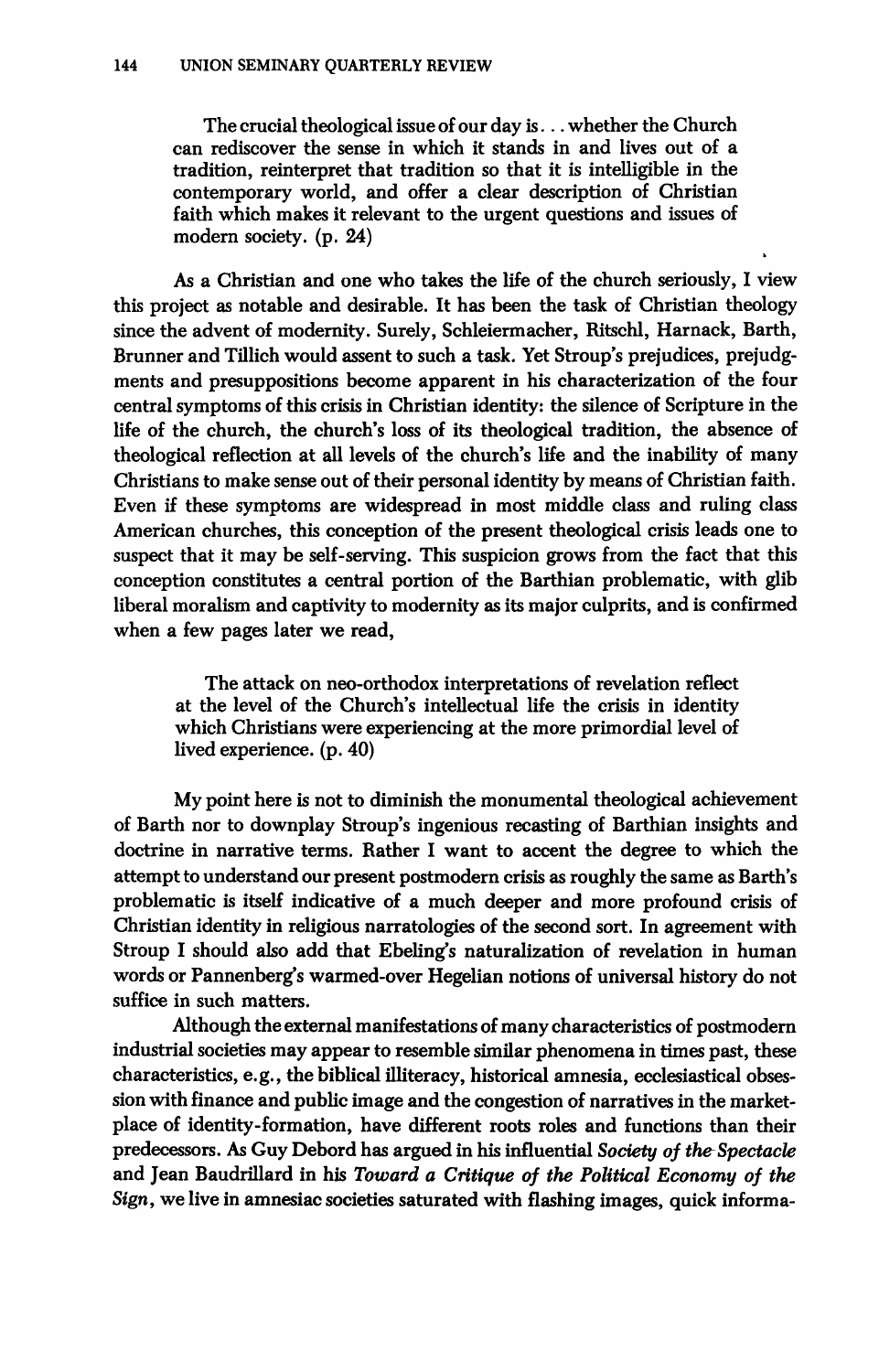**tion and consumer sensibilities. Similarly, Stanley Hauerwas writes in his notable essay "Story and Theology,"** 

**In our everyday life we are often impatient with the storyteller.... Stores were for slower times when we did not need to get things done.** *(Truthfulness and Tragedy,* **p. 77)** 

**And Walter Benjamin adds in his masterful piece "The Storyteller,"** 

**Every morning brings us the news of the globe and yet we are poor in noteworthy stories. This is because no event any longer comes to us without already being shot through with explanation. In other words, by now almost nothing that happens benefits storytelling. Almost everything benefits information.** *(Illuminations,* **p. 89)** 

**In other words, the very processes which inform consumer societies render problematic the authority of the story—communal, familial, religious or personal forms of memory—and leave us with nothing more than a series of random experiences organized according to no "hierarchy of significance." Such fractured living constitutes the content and character of what Alan Wilde has called the suspensive irony of postmodern literature, the radical vision of multiplicity, randomness and contingency in a world with no hope of coherence, continuity and community. "With a true sense of the randomness of life's moments, man is at peace with himself—and that peace is happiness" (Jerzy Kosinski,** *Contemporary Literature,* **1978, p. 142).** 

**The theological response to this situation is not simply to reinvoke Barthian conceptions of scripture and faith in narrative modes. Rather it may be to envision a mode of theological discourse which no longer assumes a position of privilege, which preserves its distinctiveness while immersing itself into the personal and collective struggles of the day. A ritualistic gesture of asserting the authoritative status of biblical narratives without an elaborate defense of such narratives over against the major competing narratives in the culture will only further frustrate the formation of Christian identities. In this regard, Christian students of contemporary literature are far ahead of Christian theologians.** 

**On the philosophical front, two problems continue to plague any sophisticated Barthian formulation of narrative theology: an allegiance to metaphysical realism and a maintenance of a version of the Myth of the Given, the appeal to interpretation-free events and experiences. Wittgensteinian and functional perspectives (like those of Charles Wood and Hans Frei) in narrative theology sidestep metaphysical realist claims about the referential character of biblical narratives yet tend to obscure the divine self-disclosive character of these narratives.** 

**In contrast to such perspectives, Stroup is open to nonreferential claims ' about the creation and patriarchal stories (p. 233), yet he holds strongly to the referential claims of the crucial New Testament narratives. In cautioning narrative theologians about reducing truth into meaning, he writes,**